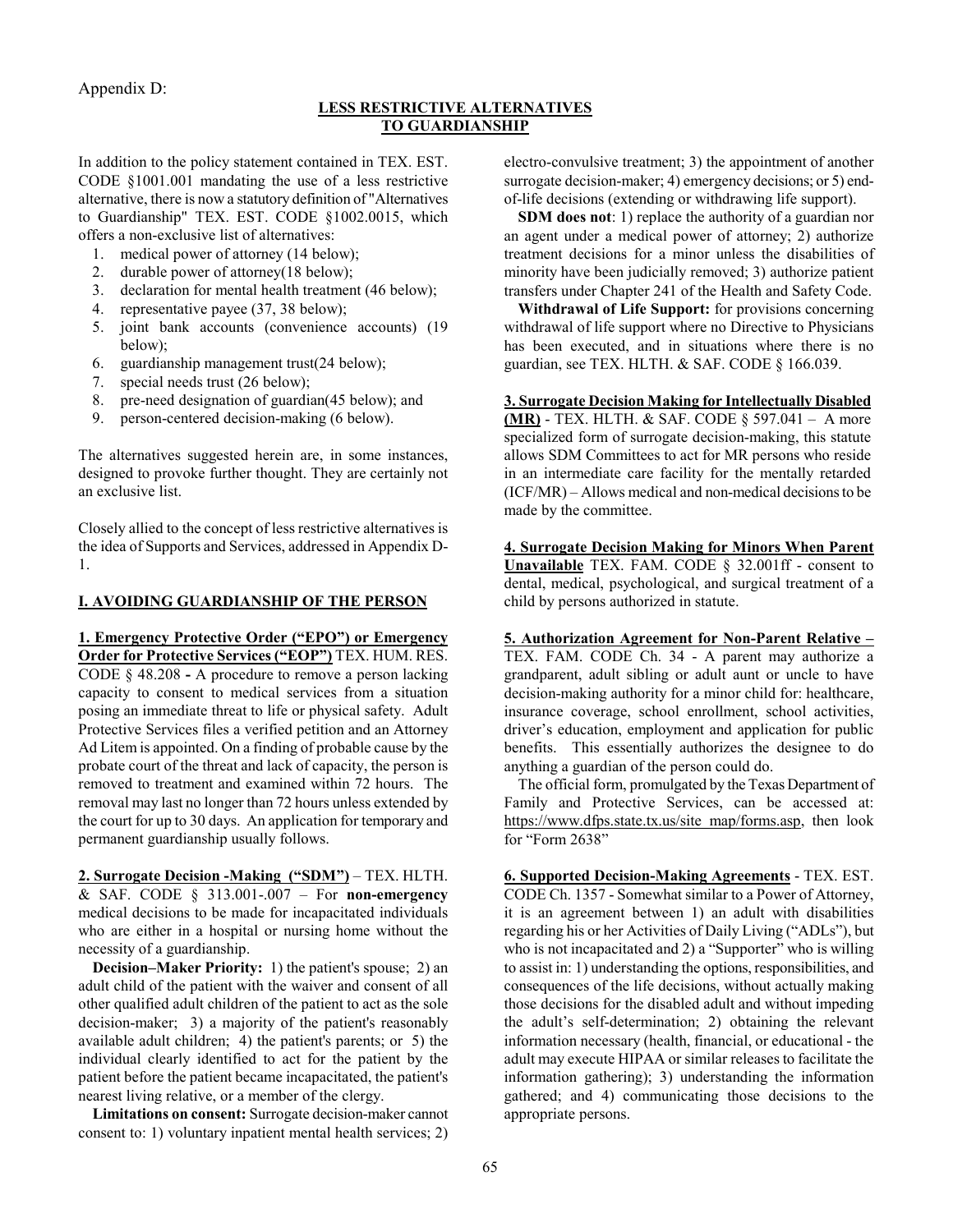The "life decisions" could include decisions regarding obtaining food, clothing, and residence and cohabitation choices; the supports, services, and medical care to be received; financial management assistance; and workplace choices.

Such an agreement extends until terminated by either party or by the terms of the agreement or if the Department of Family and Protective Services validates findings of abuse, neglect, or exploitation by the Supporter against the adult or the Supporter is found criminally liable for such actions.

A permissive form is supplied in the statute. The agreement must be signed by both the disabled adult and the Supporter either in the presence of two or more subscribing witnesses (above age 14) or a notary public.

**7**. **Emergency Medical Treatment Act** - TEX. HLTH. & SAF. CODE § 773.008 - In certain limited circumstances involving emergency situations, consent to medical treatment does not have to be given, it is implied. Hospital emergency rooms could not function if consent had to be secured beforehand.

**Emergency treatment of minors -** Consent is also implied for the treatment of a minor who is suffering from what reasonably appears to be a life-threatening injury or illness (even if they can communicate) if the minor's parents, conservator, or guardian is not present. TEX. HEALTH & SAFETY CODE § 773.008(3).

**8. Managing Conservatorships** TEX. FAM. CODE Ch. 153 - **Functional equivalent to Guardian of the Person** Especially for families involved in a divorce context, a conservatorship may be used in place of a guardianship of the person for a minor, but only when there is no issue of assets belonging to the minor children.

**Check the small print -** The divorce decree, if there is one, should be carefully examined regarding any management powers granted either spouse regarding property of the children. TEX. FAM. CODE §153.132 grants a parent appointed sole managing conservator essentially the full rights of a guardian of the person and in TEX. FAM. CODE §153.073, the right to manage the property of the child "to the extent that the estate has been created by the parent or the parent's family." The Family Code provides no monitoring mechanism for property management.

**9. School Admission Procedures** - TEX. EDUC. CODE  $§25.001(d)$  – Under  $§25.001(d)$  of the Education Code, a school district may adopt guidelines to allow admission of non-resident children to school without the need for a guardianship. You may want to find out who in the school district administration possesses this information before you need it.

**10. School Admission Procedures (Grandparents)** - TEX. EDUC. CODE § 25.001(b)(9) – A school district may adopt guidelines to allow admission of non-resident children to school if a grandparent of the child resides in the school district and the grandparent provides "a substantial amount"

of after-school care for the child. The local school board is to adopt guidelines to implement this provision. No cases yet as to how this might square with TEX. EDUC. CODE § 25.001(d) if there is a guardian, but the child wants to live with the grandparent.

**11. Court-Ordered Mental Health Services** - TEX. HLTH. & SAF. CODE  $\&$  462.001, 571.001, 574.001 – In the case of a chronically mentally ill person, a temporary involuntary commitment may well be preferable to a guardianship. A guardianship, with its attendant removal of functional rights, might well be much more restrictive once the patient/ward has become stabilized on medication. Commitment provisions for the chemically dependent, mentally retarded, persons with AIDS and tuberculosis are also available in limited circumstances.

**12. Driving Issues: Katie's Law and the Re-Test Request -**  Effective September, 1, 2007, Texas drivers aged 79 or older can no longer renew a driver's license by mail or electronic means, but must renew the license in person at an authorized license renewal station. In addition, drivers aged 85 and older will now have to renew every two years, rather than every six years. TEX. TRANSPORT. CODE § 521.2711

**"Re-Test Request"** A potential ward who refuses to stop driving may be reported to the DPS by a physician, a family member, or even a stranger, if the person's driving capability is impaired. Although physicians are somewhat reticent to report their patients because of the physician-patient privilege and HIPAA, it is possible for the applicant in a guardianship or the ad litem to request the court to make a request to the Department of Public Safety for the proposed ward to be retested under DPS regulations to determine the proposed ward's suitability to continue to drive.

A relatively new concept is the "Family Driving Agreement" a type of advance directive for driving decisions. The driver agrees in writing to designate someone to advise him or her when it is time to "give up the keys." For more information, see keepingussafe.org.

# **13. Mental Illness Diversion Programs (Criminal Courts)**

Persons with mental health issues are often jailed for crimes over which they had little or no control.

In a mental illness diversion program, individuals with a documented mental health problem are treated as patients, not criminals.

In the program, individuals are placed on a strict, supervised probation with regular court check-in dates to document and receive progress updates. Psychiatrists and other professionals develop a mental health treatment program, customized to meet the specific needs of the participants.

Following completion of the program, the charges are dismissed and may be eligible for expunction.

## **II. ADVANCED MEDICAL DIRECTIVES**

**The Federal Patient Self-Determination Act** 42 USCA § 1395cc(f) requires health care providers, to be eligible for Medicare and Medicaid payments, to supply patients with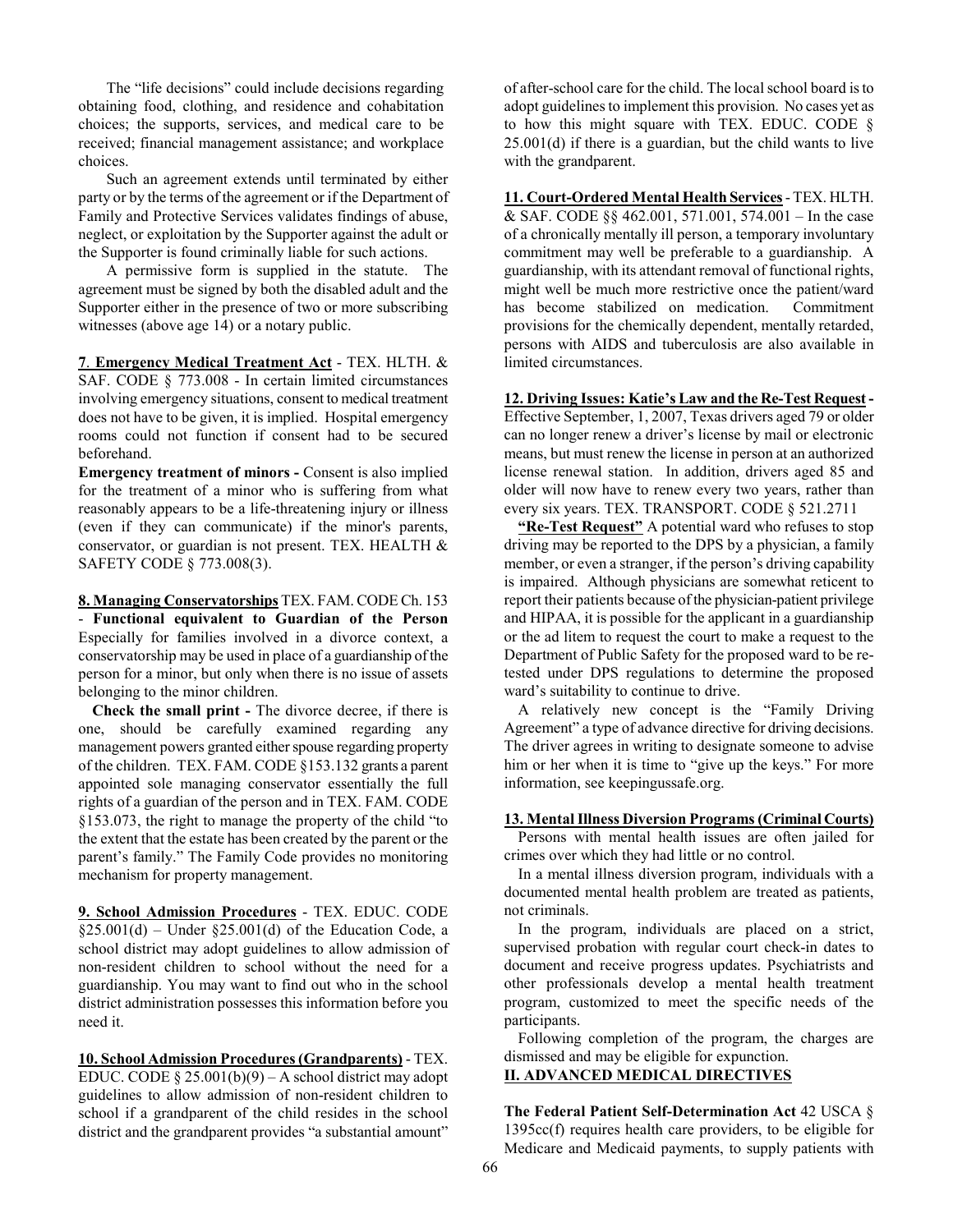information regarding Medical Powers of Attorney as well as Directives to Physicians. Patients are to be given information regarding their rights under Texas law to make decisions regarding medical care (including the right to accept or refuse treatment) and the right to formulate advance directives. TEX. HLTH. & SAF. CODE Ch. 166 consolidates the location of the law regarding the 1) the Medical Power of Attorney, 2) and the Directive to Physicians. and 3) the "Out of Hospital Do Not Resuscitate" form. The chapter also provides common definitions to be used among all three documents

**14. Medical Power of Attorney** - TEX. HLTH. & SAF. CODE § 166.151 The most commonly used tool to avoid guardianship, the Medical Power of Attorney (formerly the Durable Power of Attorney for Health Care) is a creature of statute and should be prepared and executed with close attention to the statutory scheme set out in the Health & Safety Code. Most prudent estate planners will include the Medical Power of Attorney along with a Will and Durable Power of Attorney in a basic estate plan.

The Medical Power of Attorney is not automatically revoked upon the appointment of a guardian. The court may choose to suspend or revoke the power of the agent or to leave the Medical Power of Attorney in place as a less restrictive alternative.

**CAVEAT:** Nursing homes and hospitals may be reluctant to accept Medical Powers of Attorney which are executed made close to the time they are needed, particularly if the patient's capacity is questionable.

### **15. Directive to Physicians and Family or Surrogates ("Living Will")** – TEX. HLTH. & SAF. CODE § 166.031

The newly revised and renamed form also now requires a disclosure statement (much like in the medical power of attorney), a place to indicate a choice between two treatment options, and a place for designation of an agent. The Directive interrelates to the Medical Power of Attorney in that it instructs the principal not to designate an agent on the Directive if a Medical Power has been executed. The new Directive form is **permissive**.

**Intractable Pain Treatment Act. -** TEX. REV CIV. STATS Art. 4495c. This act, adopted in 1995, was the first state statute in the nation designed to protect doctors for prescribing morphine to terminal patients for pain management during end-stage treatments without fear of professional disciplinary action for addicting the patients. See www.medsch.wisc.edu/painpolicy. the website for the Pain & Policy Studies Group of the University of Wisconsin Medical School for additional information and discussion on pain management policy.

**16. Out-of Hospital DNR ("EMT-DNR")**- TEX. HLTH. & SAF. CODE  $\S$  166.081 – requires the ambulance personnel to let you die if that is your expressed wish. The tricky thing is having the right document or indicator available. This is one form that you cannot prepare. The forms are actually printed by the Texas Department of Health. Only the officially printed forms (with red ink in the right places) will be honored by the EMTs. The Texas Department of Health has information on ordering the forms and necessary identifying bracelets at

http://www.tdh.state.tx.us/hcqs/ems/index.htm#EMSRESOU RCES.

## **17. End-Stage Planning: The Patient's Intent, If Known**

With or without legal assistance, a person may express his or her wishes and desires as to treatment decisions as disability or death approach. The oldest and most widespread of these is the "Five Wishes," a pamphlet developed in Florida and used in 33 states. It combines 1) surrogate decision making, 2) a medical power of attorney and 3) palliative care choices, many of which are sufficiently thought-provoking to promote some discussion on the topic with the one considering such choices.

**CAVEAT:** Because of the stringent witnessing requirements under the Advanced Medical Directives Act (TEX. HLTH. & SAF. CODE Ch. 166) and the mandatory nature of the form of the Texas Medical Power of Attorney, the universal *Five Wishes™* pamphlet has not been implemented in Texas, however, Texas law does require that the patient's wishes, if known, are to be followed, (e.g.: TEX. HLTH. & SAF. CODE  $\S$  166.152(e)(1)). As a result, the Five Wishes may still function as a statement of the patient's intent. www.agingwithdignity.com

## **III. AVOIDING GUARDIANSHIP OF THE ESTATE**

**18. Durable Power of Attorney** - TEX. EST. CODE § 751.001ff – provides for all acts done by the attorney in fact (agent) to have the same effect, inure to the benefit of, and bind the principal and the principal's successors in interest as if the principal were not disabled. The statutory form allows the grant of broad authority. **If** the Proposed Ward still has enough capacity to grant the power, this is virtually a "nobrainer".

**Will the Bank accept it?** If you have a client who is planning to use a durable power of attorney and you have some special provisions that have been requested, it is really a good idea to check with your client's banker, stockbroker and other people who are gatekeepers with respect to the client's assets. If they are not prepared to accept those special provisions, you probably want to go a different direction.

**Other drawbacks** – Because there are no real checks-andbalances on the attorney-in-fact, anecdotal evidence of fraud and abuse often comes "too little, too late" for effective relief. Amendments in 2001 impose a duty on the agent to inform and account to the principal of actions taken under the power and to maintain complete records of actions taken. TEX. EST. CODE § 751.101.

**Patriot Act – Know Your Customer** – A further complication hampering the use of Durable Powers of Attorney comes as a result of the "Know Your Customer" provisions of the "Patriot Act" (Public Law 107-56 – Oct. 26, 2001). Because the bank must aggressively verify identities,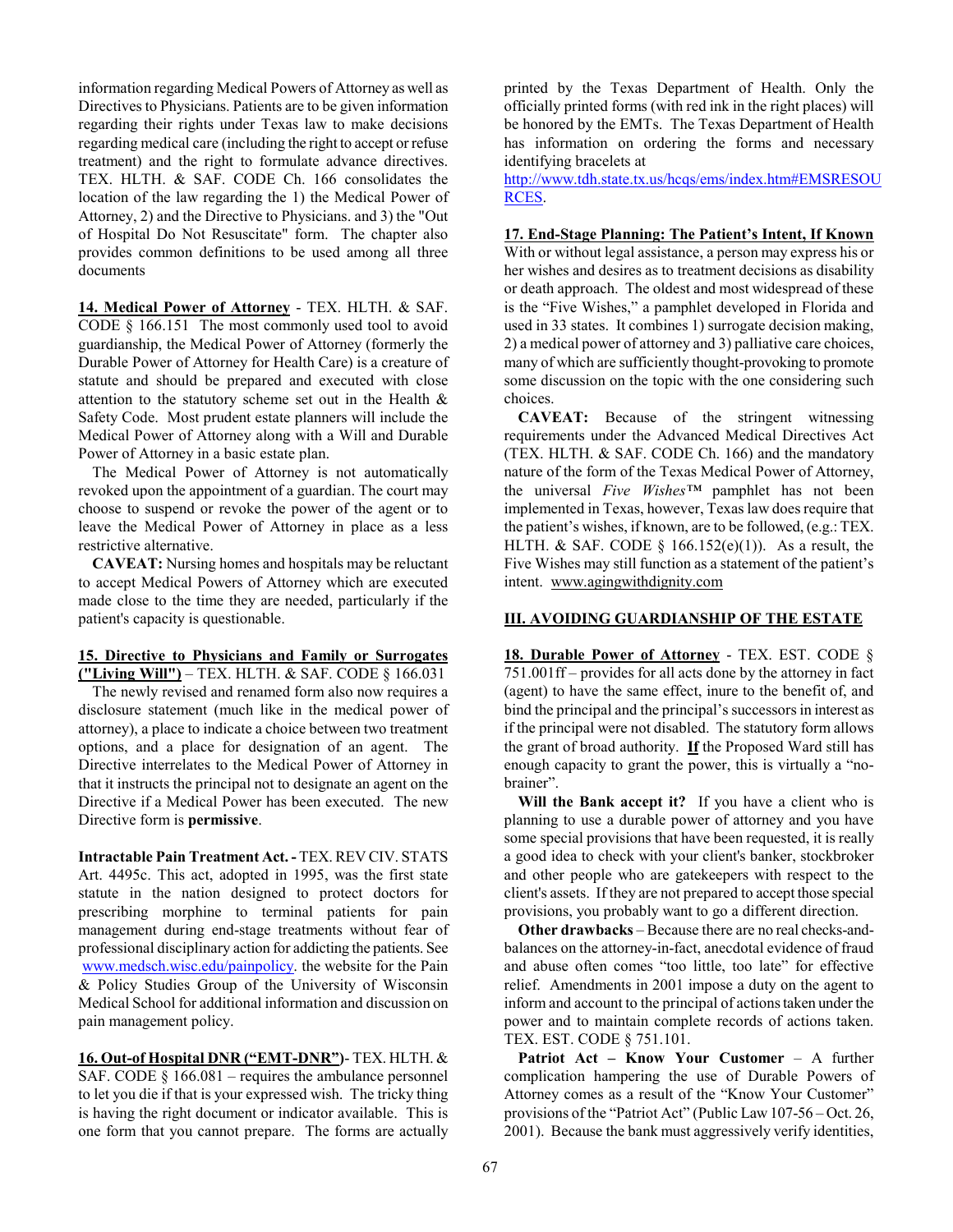if the attorney in fact presents the power of attorney in question after the incapacity of the principal, there will most likely be insurmountable problems.

#### **19. Convenience Accounts -** TEX. EST. CODE § 113.102

- allows a depositor to name a co-signer on his or her account without giving the co-signer ownership rights before or after the depositor's death.

- creates a straightforward agency relationship for a potential ward to allow a family member or friend to help them pay bills and handle other banking business.

- a Convenience Signer cannot pledge the assets of the account. TEX. EST. CODE § 113.251.

**Convenience Signer On Other Accounts** TEX. EST. CODE § 113.106 – Account owner may designate "Convenience Signers" on other types of multi-party accounts such as joint tenancy with right of survivorship, pay-on-death and trust accounts.

*Beware of unintended consequences.* 

### **20. Sophisticated Tax Planning**

This alternative is included by way of issue recognition, rather than as an attempted exposition. Non-tax-planners might consult their tax planning brethren if a situation presents itself where there is a potential to employ tax planning as a part of disability planning/guardianship avoidance.

**21. Inter Vivos ("Living") Trusts** - TEX. PROP. CODE §§ 111-115 – Like any tool in the toolbox, a revocable inter vivos trusts has its particular applications. It is an excellent and highly flexible tool when drafted by a knowledgeable, competent estate planning lawyer, working with a full understanding of the client's needs, objectives, and circumstances, and when coordinated with other appropriate estate planning tools and techniques. The trustee can be given much more freedom that a guardian would enjoy, especially in such areas as investments and distributions.

**Scam Trusts - IRS** - The See IRS Pamphlet 2193 for the attempts of the IRS to educate the public about trust scams. It gives consumers some simple ways to help decide if the trust they are contemplating is "too good to be true."

**Irrevocable Trusts** – To protect clients from themselves.

# **22. §142 Trusts** – TEX. PROP. CODE § 142.005

In a suit in which a minor who has no legal guardian or an incapacitated person is represented by a next friend or an appointed Guardian Ad Litem, the court may, on application by the next friend or the Guardian Ad Litem and on a finding that the creation of a trust would be in the best interests of the minor or incapacitated person, order the clerk to deliver any funds accruing under the judgment to a trust company or a state or national bank with trust powers. TEX. PROP. CODE § 142.005.

**Drawback**: These trusts generally fail to provide for any accountability on the part of the trustee. A burgeoning number of fiduciary breach suits are being brought as a result.

**Advance Planning**: If the suit in question has not already

gone to judgment, consider instituting a guardianship proceeding and requesting that the suit be transferred into the probate court.

If you are not in a statutory probate court, ask for a Statutory Probate Judge to be appointed under TEX. GOVT CODE § 25.0022. The Statutory Probate Judge brings with him or her all of the jurisdiction of a statutory probate court, including the transfer power under TEX. EST. CODE § 1022.007. TEX. GOVT CODE § 25.0022(n).

Once you are in the probate court, a Guardianship Management Trust may be created without the necessity of also creating a guardianship. TEX. EST. CODE § 1301.051.

### **23. Testamentary Trusts**

Testamentary trusts can be used to avoid a guardianship for the Testator's spouse, any family members with special needs and children and grandchildren of the Testator. When combined with traditional disability and tax planning, the potential for avoiding guardianship (and most of probate altogether) is great. As always, getting the client in to start the planning process is the hardest part.

**24. Guardianship Management Trusts** – TEX. EST. CODE § 1301.051 - An effective property management tool while protecting the property from malfeasance.

- may be established whether a guardian is ultimately appointed or not.

**-** Applicants can include a guardian, an Attorney Ad Litem, a Guardian Ad Litem or a person interested in the welfare of the ward.

The ability to continue the administration of the trust until age 25 (TEX. EST. CODE § 1301.203) can be particularly advantageous to provide a few more years of professional money management during an extended "training wheels" period for the ward/beneficiary.

- **Distribution to Pooled Trust Subaccount** – In light of the global economic downturn since 2008, the Guardianship Management Trust assets can be transferred to a subaccount of a Master Pooled Trust for more economic management of assets that might otherwise be too modest for a bank trust department. TEX. EST. CODE §§ 1302.001ff. See *infra.*

**25. Pooled Trust Subaccounts** TEX. EST. CODE §§ 1302.001ff - As an alternative to a Guardianship Management Trust, funds otherwise appropriate for a Management Trust to be transferred to a pooled trust, such as that operated by the Association for Retarded Citizens (ARC). It will preserve Medicaid qualification. It requires that an annual report be filed, but not a guardianship-style accounting. The trustee may assess its standard fees against the subaccount.

## **26. Special Needs/ Medicaid Qualification Trusts - 42 USC 1396p (1)(d)(4)(A)**

Medicaid is a federal, means-tested program health program for eligible individuals and families with low incomes and resources. It is jointly funded by the state and federal governments, and is managed by the states. In Texas, an individual whose resources or income exceed certain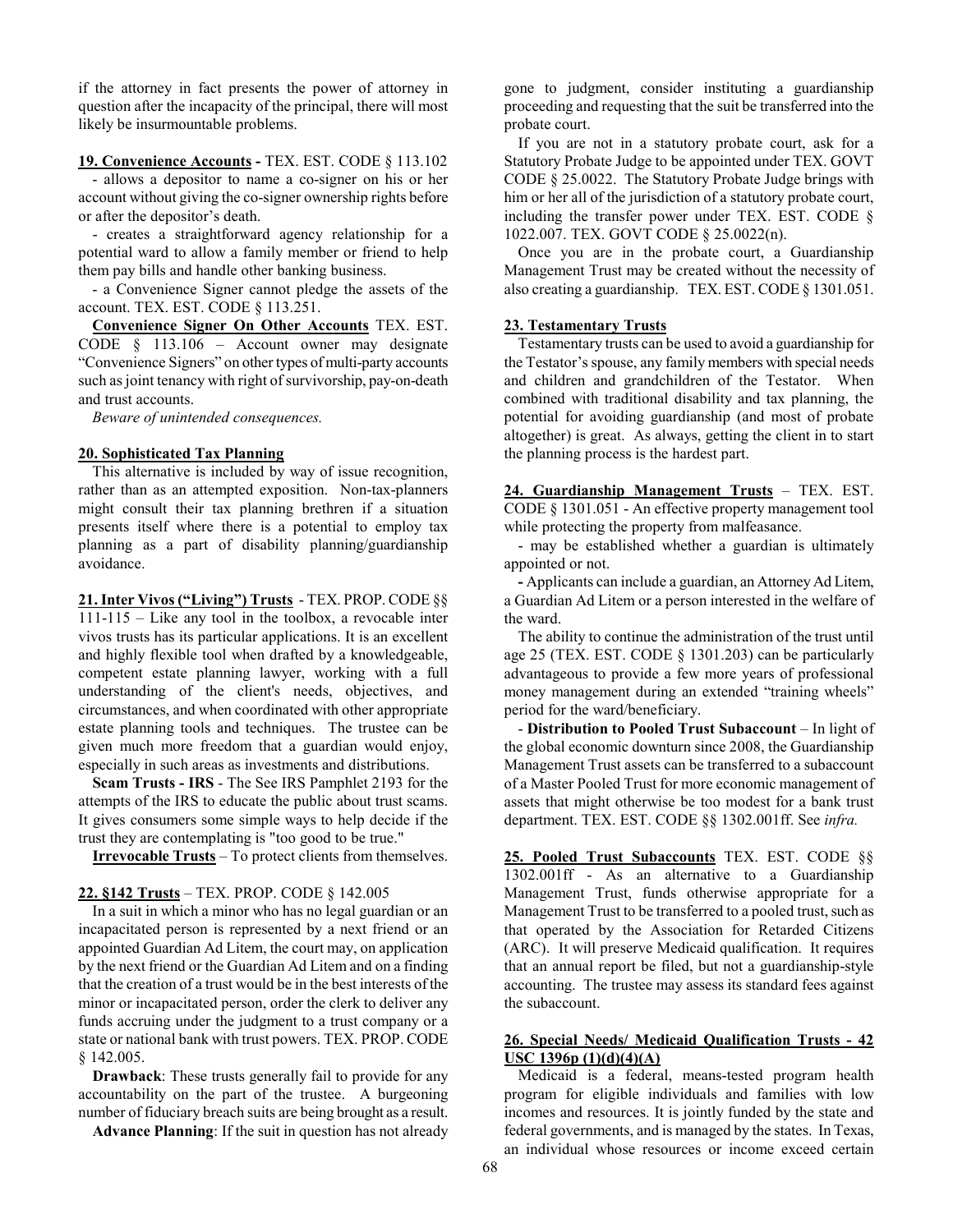limits cannot qualify for Medicaid benefits. However, certain resources, or assets, do not count for Medicaid eligibility purposes.

The enabling statute, "OBRA 93", allows the use of very specific trusts which may be established with an individual's own assets, but which will not count against the resource limit for that individual for Medicaid purposes.

Although there are three types of such trusts, it is the trust for disabled persons under age 65, authorized pursuant to 42 U.S.C.  $\S$  1396p(d)(4)(A) which typically involves the courts. These are most often called "Special Needs Trusts" or "Supplemental Needs Trusts."

Personal injury attorneys are only recently appreciating the utility of these trusts in preserving assets for the permanently disabled client who will remain institutionalized.

Be aware of the potential exposure for an Attorney Ad Litem in a P.I. case who fails to consider the appropriate use of the supplemental needs trust, resulting in a much smaller net benefit for the disabled client.

## **27. Trusts for Intellectually Disabled (MR) Persons** TEX.

HLTH. & SAF. CODE § 593.081 - Up to \$250,000 may be placed in a trust for the benefit of MR individuals in certain residential-care facilities without disqualifying them from receiving state benefits and without the need for a guardianship.

A copy of the trust must be provided to Health  $&$  Human Services Commissioin (formerly DADS).

HHSC may request current financial statements.

Guardianship funds - Ch. 142 trusts, patient's trust fund's in a residential-care facility, child support, an interest in a decedent's estate, and funds in the registry of the court are not considered trusts and are not entitled to the exemption.

**28. Community Administrator** - TEX. EST. CODE § 1353.002 - Upon a declaration of incapacity of one spouse, the other spouse, in the capacity of "community administrator" (no the decedent's estates kind) has the power to manage, control and dispose of the entire community estate without the necessity of a guardianship upon a finding by the Probate Court that: 1) it is in the best interest of the ward for the capacitated spouse to mange the community property, and 2) the capacitated spouse would not be disqualified to be appointed as guardian of the estate under §1104.351ff.

An ad litem may be appointed, the administrator required to return an inventory and accountings and a guardian of the estate may retain management rights over some specified varieties of real and personal property. These matters are considered in the context of a guardianship application and are not freestanding applications.

TEX. FAM. CODE § 3.301ff (the corollary provision to TEX. EST. CODE § 1353.002) was drastically amended in 2001. It is no longer possible to have the capacitated spouse manage or sell the community property under the Family Code, absent highly unusual circumstances.

**29. Court Registry** - TEX. EST. CODE § 1355.001 - This

provision is often viewed as simply an administrative deposit mechanism and is often overlooked as an opportunity to avoid administration of a minor's or other incapacitated person's guardianship estate. Up to \$100,000 may be deposited into the court's registry during the period of incapacity. The clerk is to bring the matter to the judge's attention and the funds are to be ordered invested in an interest-bearing account.

**"Mini-administration:"** Certain specified persons are permitted to withdraw all or a portion of the funds in the registry under bond to be expended for the benefit of the incapacitated person. After an accounting to the court, the bond may be released. This provides a very simple alternative to guardianship, particularly in a rural county. Upon attaining majority, minors are able to withdraw the funds upon proof of age and an order of the court. TEX. EST. CODE § 1355.105.

**CAVEAT**: TEX. LOC. GOVT. CODE §§ 117.054 & 117.055 authorize the county clerk to charge investment management fees on funds in the court's registry: a) 10% of any interest earned on interest-bearing accounts and b) 5% (but not to exceed \$50.00) on non interest bearing accounts.

Where funds are interplead because of a settlement but no probate case is pending, make sure the order specifies that the funds are to be deposited in an interest-bearing account.

Institutionalized incapacitated individuals: TEX. EST. CODE § 1355.151ff allow funds being held for an incapacitated individual who is institutionalized by the State of Texas to be paid to the institution for a trust account for the benefit of the individual, up to a maximum of \$10,000.

**30. Payment to Non-Resident Creditor** TEX. EST. CODE § 1355.002 Permits money payable to a non-resident minor, a non-resident adult ward or a non-resident former ward of a terminated Texas guardianship ("non-resident creditor") to be paid either to the guardian of the non-resident creditor in the domiciliary jurisdiction or to the county clerk where the nonresident creditor owns property or in the county of the debtor's residence.

**31. Sale of Minor's Interest in Property** - TEX. EST. CODE § 1351.001- This relatively simple procedure allows the interest of a minor in realty to be sold and deposited into the court's registry if the minor's interest is less than \$100,000. The minor's interest needs to be cash only, so it sometimes is necessary to do a bit of structuring to "cash out" a minor's undivided interest.

The sworn application (which may now be filed by an ad litem appointed for this proceeding), which must contain the name of the minor and a legal description of the property, is filed and then is supposed to sit for five days. Citation is optional with the court. Most courts will want to see some indication of value beyond a contract and tax statement. Venue for this procedure is the same as for a guardianship. Court approval is subject to a 'best interest' test on behalf of the minor.

Upon approval by the court (check your local practice as to whether a hearing is actually required), the sale is closed and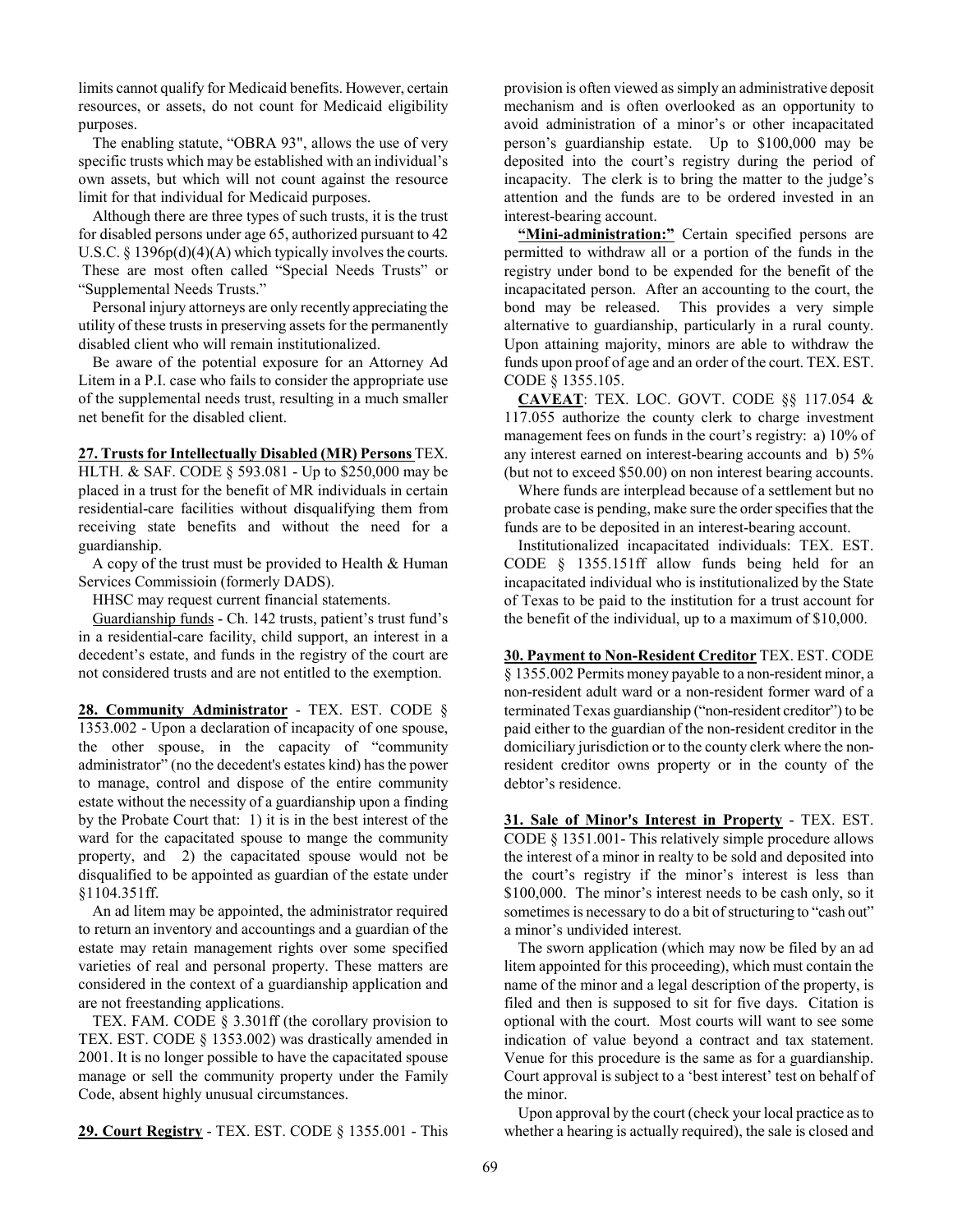the proceeds deposited into the court's registry. The funds are available for withdrawal as described above.

If the minor is not a ward and does not have a parent or managing conservator willing or able to file the application, the court may appoint an attorney ad litem or guardian ad litem to act on the minor's behalf for the limited purpose of applying for an order to sell the minor's interest in the property.

#### **32. Sale of Adult Incapacitated Ward's Interest in Property** - TEX. EST. CODE § 1351.051

Until this section was enacted, adult incapacitated individuals with meager personal property but with undivided interests in real property were often required to have somewhat meaningless guardianships of the estate. This provision allows adult incapacitated individuals to proceed with a guardian of the person only where their interest in real property is valued at less than \$100,000.

This provision is now also available for a ward of a guardian appointed by a foreign court.

### **33. Mortgage of Minor Interest/ Minor Ward's Interest in Property** - TEX. EST. CODE §§ 1352.051, 1352.101

These provisions allow the parents, managing conservator or guardian of the person (as applicable), to obtain a home equity loan secured by the minor's interest in homestead property for the payment of education and medical expenses , for repairs to the homestead property, and for repayment of the loan.

A bond set in twice the amount of the loan amount is required, as well as a hearing on the front end and annual accountings while the loan is being paid off.

**34. Uniform Transfers to Minors Act** - TEX. PROP. CODE § 141.001 et. seq. - The ability of a donor to make transfers of various types of assets to a minor by the donor's appointment of a custodian has broad coverage and farreaching implications. The custodian has authority to invest and expend the transferred assets – without court order – for the support, education, maintenance and benefit of the minor.

Again, the lack of supervision may dictate against this as a vehicle of choice unless the custodian is sophisticated enough to really understand fiduciary responsibility.

**35. Receivership** TEX. EST. CODE § 1354.001, TEX. CIV. PRAC. & REM. CODE §§ 64.001ff, - Of particular interest is where the incapacitated person owns an interest in a going business or commercial property which is in danger of injury.

 The court may appoint a receiver, who is subject to the same compensation and bonding provisions under the Estates Code as a personal representative. The Receiver administers the property until the need for the receivership is over.

In 1999, the provisions for guardianship for missing persons were repealed. Receivers are now to be appointed for missing persons.

**36. Order of No Administration** TEX. EST. CODE §§ 451.001ff

If your object is simply to transfer title to estate assets to a disabled surviving spouse or minor children and your facts meet the criteria specified, this somewhat archaic procedure, sort of an amalgamation of a small estate affidavit and an application for family allowance, may be employed if there is otherwise no necessity for administration. The court may dispense with notice or may prescribe the quality and quantity of notice required. TEX. EST. CODE § 451.002.

The court's order reads like the "facilitation of payment" language in a muniment of title proceeding and acts as authority to effect the transfer of the property involved. TEX. EST. CODE § 451.003. Such an order may be "undone" within one year if other information comes to light showing a necessity for administration. TEX. EST. CODE § 451.004.

# **37. Representative Payee** 42 USC § 1383(a)(2)

A Representative Payee may be appointed by the Social Security Administration to manage Social Security benefits without the appointment of a guardian. Potentially available to all of the 50 million individuals receiving some sort of Social Security benefits, close to 7 million people currently receive Social Security benefits under the representative payee program. This is approximately ten times greater than all active court-supervised guardianships in the United States.

**38. Veteran's Benefits Fiduciary** - 38 USC § 5502(a)(1) Very similar to the Social Security rep payee program, the Department of Veteran's Affairs allows the appointment of a person to handle the administration of veteran's pension benefits without the appointment of a guardian. www.vba.va.gov/bln/21/Fiduciary/index.htm

**39. Payment of Employees Retirement System Funds to** Parent of Minor - Op. Tex. Att'y Gen. No. H-1214 - a parent may receive and manage a minor child's Texas Employees Retirement System (ERS) benefits without guardianship. This opinion relies on two propositions:

- a parent has authority to manage the estate of a minor child without court appointment of a guardian. TEX. FAM. CODE § 151.001(a)(4).

- A parent may also receive, hold, and disburse funds for the minor's benefit. TEX. FAM. CODE  $\S$  151.001(a)(8).

# **40. International Treaty**

There is at least one international treaty between Mexico and the united States that provides for judgments benefitting minors who are Mexican Nationals to be paid to the Mexican Government to as trustee. E-mail from Judge Guy Herman, April 12, 2002 to Texas Probate Listserve www.texasprobate.net

Similarly, Memoranda of Understanding are frequently executed between governmental agencies providing for international cooperation regarding minors in cross-border situations. See Memorandum of Understanding Between the Monterey County Department of Social and Employment Services, Family and Children Services and the Consulate General of México in San José, California Regarding Consular Involvement in Cases Involving Minors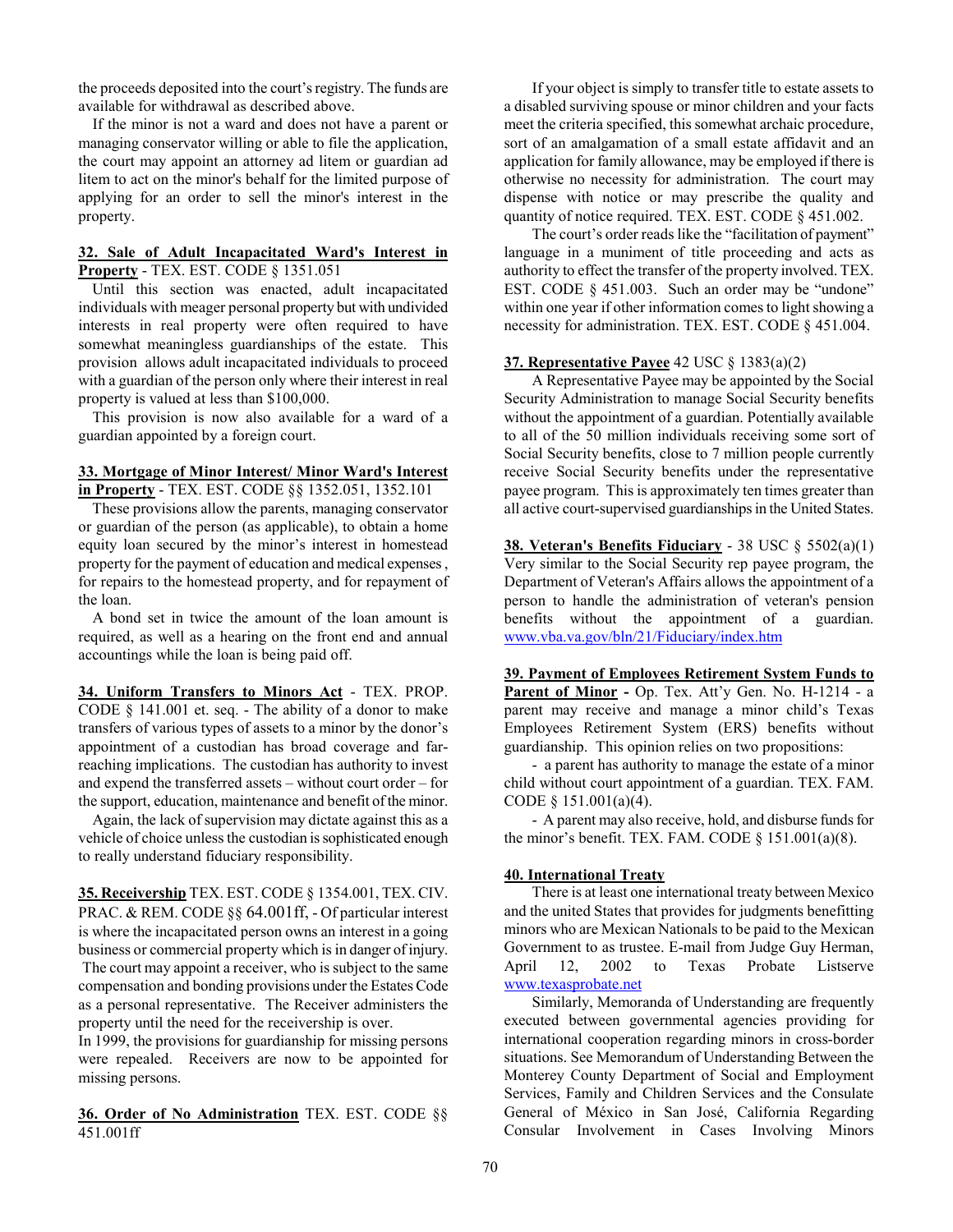www.f2f.ca.gov/res/pdf/Monterey MOUMexicanconsulate.pdf Accessed February 16, 2011 **41. Suit by Next Friend** - TEX. RULES CIV. PROC. 44

A minor without a legal guardian may sue by next friend. A next friend has the same rights concerning such suits as guardians have. These rights include seeing that the funds or other property recovered is placed in the court's registry, placed in a § 142 Trust under the Property Code or a Guardianship Management Trust under the Estates Code.

Under no circumstances should a non-parent next friend be allowed to seeks to manage the funds personally, as neither the Property Code nor the Rules of Civil Procedure provide for any oversight mechanism for next friend management of a minor's property.

**CAVEAT**: Next Friends are subject to the same restrictions as guardians re contingent fee agreements. *Massey v. Galvan* 822 S.W.2d 309 (Tex. App. – Houston –  $[14^{th}$  District] 1992, wr. den.) In *Stern v. Wonzer* 846 S.W.2d 939 (Tex. App. – Houston -  $[1<sup>st</sup> District]$  1993, no pet.).

**CAVEAT #2**: When a P.I. case settles and little or no thought is given to the allocation of the award between the survival cause of action and the wrongful death cause of action, some sticky tax issues and angry creditors (and probate judges) may have to be faced. *Texas Health Insurance Risk Pool v. Sigmundik*, 315 S.W.3d 12 (Tex. 2010); *Elliott v. Hollingshead*, 327 S.W.3d 824 (Tex. App. Eastland, 2010, no pet.).

**42. Social Service Agencies** - Many social services agencies provide a variety of services specifically tailored to the needs of children, the disabled and elderly. A quick check of the yellow page listings under "social service agencies," will reflect literally dozens of organizations existing to this purpose. Many will have a particular emphasis toward a target group: veterans, the elderly, intellectually disabled, etc.

Beyond the Order for Emergency Protection (*supra*) the ability of either Adult Protective Services or Child Protective Services to investigate a potential exploitation or neglect situation is vital.

### **43. Geriatric Care Manager**

A Geriatric Care Manager (GCM) is a health and human services professional, such as a gerontologist, social worker, counselor, or nurse, with a specialized body of knowledge and experience on issues related to aging and elder care issues.

GCMs are able to coordinate and manage eldercare services, which often includes conducting an assessment to identify problems, eligibility for assistance and need for services; coordinating medical services, including physician contacts, home health services and other necessary medical services; screening, arranging and monitoring in-home help or other services; reviewing financial, legal, or medical issues and offering appropriate referrals to community resources; providing crisis intervention; ensuring everything is going well with an elder person and alerting families to problems; and assisting with moving an older person to or from a retirement complex, care home, or nursing home.

While California has developed a state registry of Geriatric Care Managers, Texas does not yet have any central registry. The National Association of Professional Geriatric Care Managers**,** the non-profit association of these professional practitioners, has promulgated a Pledge of Ethics and Standards of Practice. Their website has a locator database. *www.caremanager.org*

# **IV. LIMITING THE EFFECT OF THE GUARDIANSHIP**

### **44. Pre-Need Designation of Guardian For Self** – TEX. EST. CODE § 1104ff

An adult with capacity may, by written declaration designate those persons whom the declarant wishes to serve as guardian of the person or of the estate of the declarant in the event of later incapacity. The declaration may be in any form adequate to clearly indicate the declarant's intention to designate a guardian for the declarant's self in the event of the declarant's incapacity. The designation may be holographic, acknowledged before a notary or attested to by two witnesses, age 14 years of age or older and who are not designees to be guardian. In the case of attestation, a selfproving affidavit should be executed and attached.

A declaration that is not written wholly in the handwriting of the declarant may be signed by another person for the declarant under the direction of and in the presence of the declarant.

The court is required to follow the designations in the declaration, unless the court finds such designee to be disqualified or their appointment not to be in the ward's best interest.

A new form to allow simultaneous execution, attestation, and making the designation self-proving a is available Tex. Est. Code § 1104.205(a).

**Pre-Need Disqualification -** Perhaps more importantly, the declarant may also indicate those persons who are to be specifically disqualified from serving as guardian, either of the person or estate. Such a disqualification is binding on the court and is among the listed reasons for disqualification under TEX. EST. CODE § 1104.202.

**Revocation/Nullification** - The designation may be revoked by execution of another designation or by following the same formalities as revoking a will. Divorce will serve to nullify a designation of a former spouse.

#### **45. Pre-Need Designation of Guardian by Parent** - TEX. EST. CODE §§ 1104.103, 1104.151

Similarly, a parent may designate, either in by separate written declaration or in the parent's will, those persons (in preferential order) whom they desire to be guardian of the person and/or estate of their child or children. The designation may specify that the court waive bond as to a guardian of the person, but not as to a guardian of the estate. This designation may be for either minor children or for adult incapacitated children.

Like the designation for one's self, the designation for a child may be in any form adequate to clearly indicate the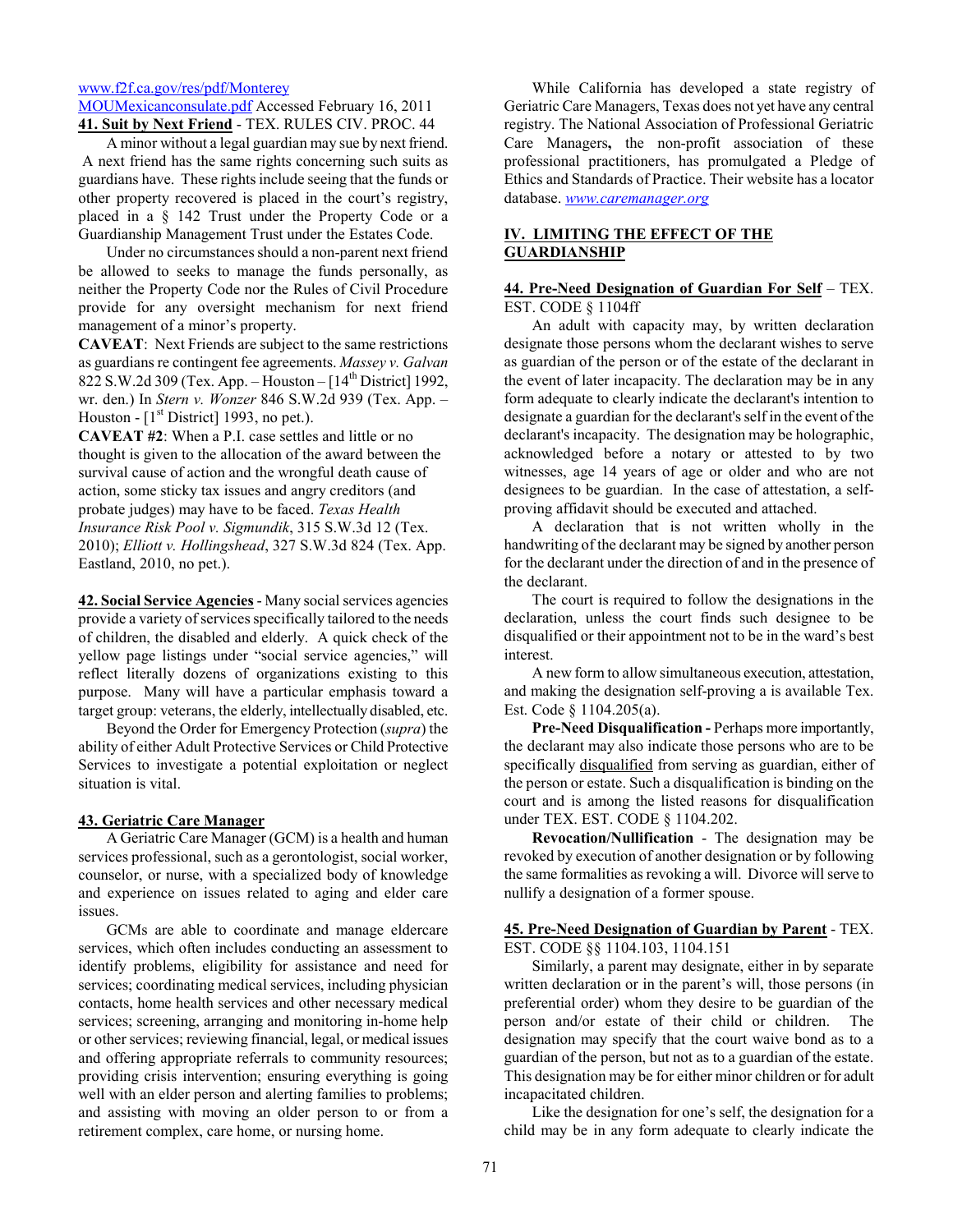declarant's intention to designate a guardian for the declarant's child in the event of the declarant's death or incapacity.

Unlike the Pre-Need Designation for Self, the Pre-Need Designation of Guardian by Parent does not contain the provision to expressly disqualify others as guardian.

A new form to allow simultaneous execution, attestation, and making the designation self-proving a is available Tex. Est. Code § 1104.154(a).

#### **46. Pre-Need Declaration for Mental Health Treatment -**  TEX. CIV. PRAC & REM. CODE § 137.007

A capacitated adult may, by written declaration, indicate his or her preferences or instructions for mental health treatment, including the right to refuse such treatment. Such a declaration is effective on execution and expires on the third anniversary of its execution or when revoked, whichever is earlier.

**Witnesses** - The declaration is to be witnessed by two qualified witnesses (similar to other advanced directives). Physicians or other health care provider are to follow such declaration, however, as long as the declarant is capable for giving informed consent, such informed consent is to be sought.

**Does not apply –** The declaration is ineffective if the declarant, at the time of making the designation, is under a temporary or extended commitment and treatment is authorized under the Mental Health Code or in the case of an emergency when the declarant's instructions have not been effective in reducing the severity of the behavior that has caused the emergency.

**47. Safekeeping or "Freeze" Agreements** - TEX. EST. CODE § 1105.155 - Where the personal representative deposits estate cash or other assets in a state or national bank, trust company, savings and loan association, or other domestic corporate depository, to be held under an agreement that the depository will not allow withdrawal or transfer of the principal of the assets and/or interest on the deposit except on written court order. (See example in Appendix Ad.) The amount of the bond of the personal representative may then be reduced in proportion to the cash or other assets placed in safekeeping.

**48. Restoration of Ward** - TEX. EST. CODE § 1202.051 - A Guardian Ad Litem must be appointed and everyone noticed similar to the original grant of guardianship.

**49. Annual Determination** - TEX. EST. CODE § 1201.052 - Each year, the probate judge is required to review each guardianship file created after September 1, 1993,and may review annually any other guardianship files to determine whether the guardianship should be continued, modified, or terminated. This provision appears fairly innocuous, but is in reality very powerful. It was recently used in a very large guardianship with massive pending litigation to restore the ward's capacity and terminate the guardianship. Because the standards for the court are somewhat of a blank slate (i.e.

discretionary), especially in courts other than statutory probate courts, this provision could be employed in a number of creative ways. Even though the procedure and standards for modification under § 1202.051 are fairly restrictive (see above), the annual determination under  $\S$  1201.052 contains no such procedural requirements.

**50. Emancipation of Minor Ward** - TEX. FAM. CODE § 31.01ff - Where a minor who is over 16, self-supporting (or married) and living apart from parents, a conservator or guardian may ask the court to legally remove the disabilities of minority for either limited or general purposes. The petition is decided on a "best interest" standard and the order is to specify whether the removal of disabilities is limited or general in scope and the purposes for which disabilities are removed.

**51. Enumeration of Powers in Guardianship Order** TEX. EST. CODE § 1101.151ff - If the guardianship is to be a plenary guardianship, it is perhaps best to simply reflect in the order that *"The guardian is to be granted all power and authority allowed under Texas law and the rights of the ward are limited to the extent not inconsistent therewith."*  Otherwise, attempting to cover everything by an exhaustive listing may leave the guardian with specific deficits. Some attorneys feel that a listing of eight or ten powers is complete, while others can go on for pages.

However, if the ward is partially capacitated, a careful enumeration of those areas in which the ward's rights are not to be limited can have a great effect on the ward's functioning ability and self-esteem.

**52. Interstate Guardianships** TEX. EST. CODE § 1253.001ff - Where a guardianship exists in another state and the ward has been moved to this state, it can be advisable to allow a part of the guardianship to remain in the other state until affairs (pending litigation, etc) are resolved before all of the remnant is transferred.

**53**. **Negligible Estate** TEX. EST. CODE §§ 1204.001 - When the ward's estate is exhausted or **w**hen the foreseeable income accruing to a ward or his estate is so negligible that maintaining the guardianship would be a burden, the court may authorize the income to be paid to a parent or other person acting as guardian, to assist as far as possible in the maintenance of the ward, and without any liability for future accountings as to the income.

**54. Minor Ward's Estate <\$100,000** TEX. EST. CODE §§ 1204.001(d) & 1355.102 - Unlike the adult ward's estate, which is needed for the upkeep and maintenance of the ward, a minor ward's guardianship estate is less likely to be called upon for day-to-day living expenses. If the guardian of the estate is a parent of the ward, the court is usually going to want to see some proof that the guardian/parent cannot make the expenditures out of his/her own pocket rather than out of guardianship assets. The mindset here is more of asset preservation and maybe some college planning, assuming of